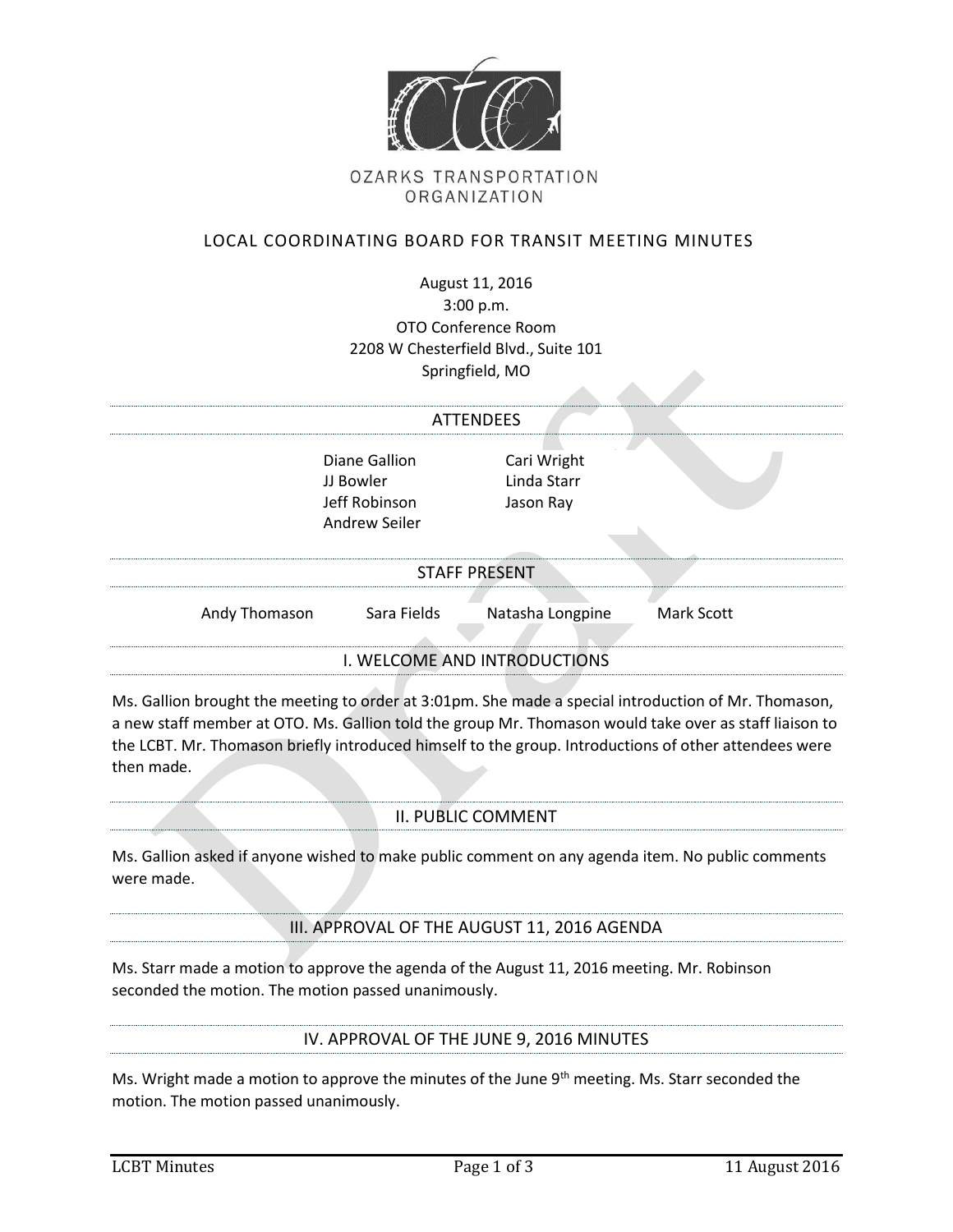## **a) 5310 Vehicle Update**

Mr. Thomason stated that although Ms. Christy Evers from MoDOT Multimodal was unable to attend, he had some information from her to report. Three buses had been ordered for OATS on 8/10/16. Agreements had been sent to Christian County Enterprises and Arc of the Ozarks for signatures on 7/18/16. One bus had been ordered for Burrell Center on 8/3/16 and one bus was ready for pickup with payment of match. Ms. Longpine suggested that the Burrell Center bus ready for pickup was likely an FY12 purchase and commented it would be good to close out that grant year.

Ms. Longpine reported that NAMI had made the decision to return the monies it had been awarded. This decision increases the amount of unobligated 5310 funds available.

VI. NEW BUSINESS

#### **a) Additional Vehicle Application**

Ms. Longpine, Ms. Fields, and Mr Thomason explained to the committee why they were being presented with a new 5310 application. The Council of Churches was under the impression it could only apply for one vehicle. However, the council was in desperate need to replace two buses, Ms. Fields indicated. Also, many of the LCBT members commented on the status of the council's fleet during the original scoring process. Given those comments, Ms. Fields encouraged the council to apply for a second vehicle. The LCBT had only awarded 57% of the solicited funds. Ms. Starr and Ms. Bowler agreed that the council needed new vehicles and served an important role in the region.

The Council of Church's request for \$52,000 in federal funds received 60 points.

Ms. Wright asked how the remaining FY17 funds would be award, as requested or by another call for projects. Generally, the group thought another call for projects was the best way to fairly award the funds.

Ms. Wright made a motion to (1) award funding to the Council of Churches and (2) wait until another call for projects was conducted before additional funds were award. Ms. Gallion seconded the motion. The motion passed unanimously.

## **b) Possible Update of Transit Coordination Plan**

Mr. Thomason reported that he had reviewed recent versions of the Transit Coordination Plan (TCP). The TCP had been updated in 2012 and 2014. A comparison of the two plans revealed strong similarities. Key elements of the plan, including the public participation had not been updated in the 2014 plan. Federal law requires the plan to be updated every five years. If the 2014 plan was not a 'full' update, the 2012 plan would need to be updated in 2017. Mr. Thomason asked the committee what they remembered about the 2014 update process. No one remembered completing public outreach as part of the update. Generally, the group acknowledged an update of the plan was needed.